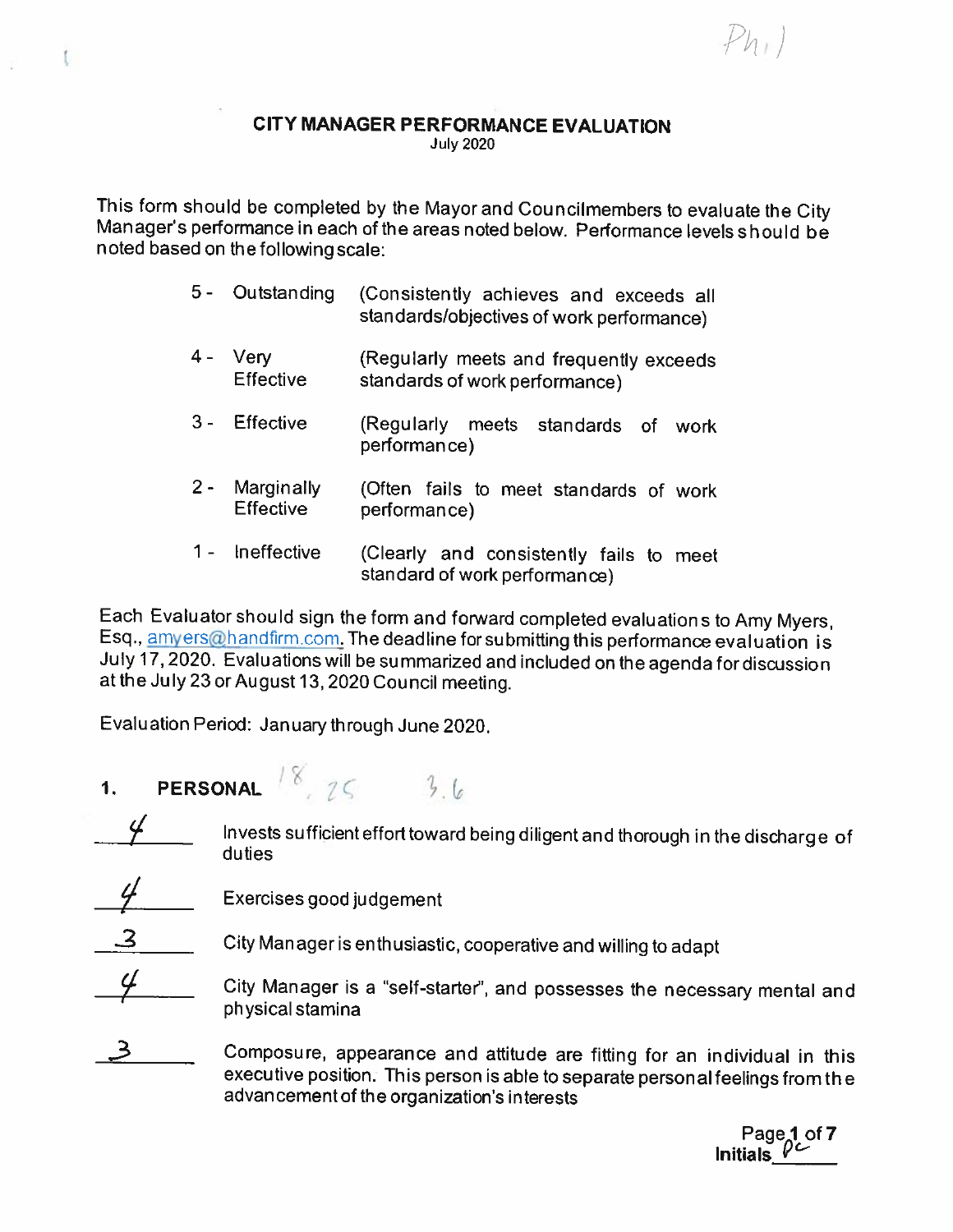| <b>PROFESSIONAL SKILLS</b><br>2. |                                                                               |  |
|----------------------------------|-------------------------------------------------------------------------------|--|
|                                  | Knowledgeable of current developments affecting local govemment<br>management |  |
|                                  | Respected in the management profession                                        |  |
|                                  | Demonstrates a capacity for innovation and creativity                         |  |
|                                  | Anticipates problems and develops effective approaches for solving them       |  |
|                                  | Willing to try new ideas proposed by Council members and/or staff             |  |

- 3. RELATIONSHIP WITH THE COUNCIL  $25/35$  3.6
	- $3\,$   $\_$  Carries out the directive of the Council as a whole, rather than those of any one member of the Council
	- Assists Council members in resolving problems at the administrative level in a man ner that avoids unnecessary Council action
- Assists the Council in establishing policy, while acknowledging the ultimate authority of the Council
- Responds to requests for information or assistance by the Council
	- Informs the Council of current issues and administrative developments in a timely manner
- Receptive to constructive criticism and advice
	- Information is disseminated equally and completely to the Councilmembers
- 4. POLICY EXECUTION  $23/36$
- $\mathcal{Z}_{\text{max}}$  Implements Council actions in accordance with the intent of the Council
	- Supports the actions of the Council after a decision has been reached, both inside and outside the organization

- Z

 $\frac{3/4}{4}$  Understands and follows Florida law

Understands, supports and enforces City's laws, policies and ordinances

Page**.2** of 7 Initials  $\mathscr{C}^\ast$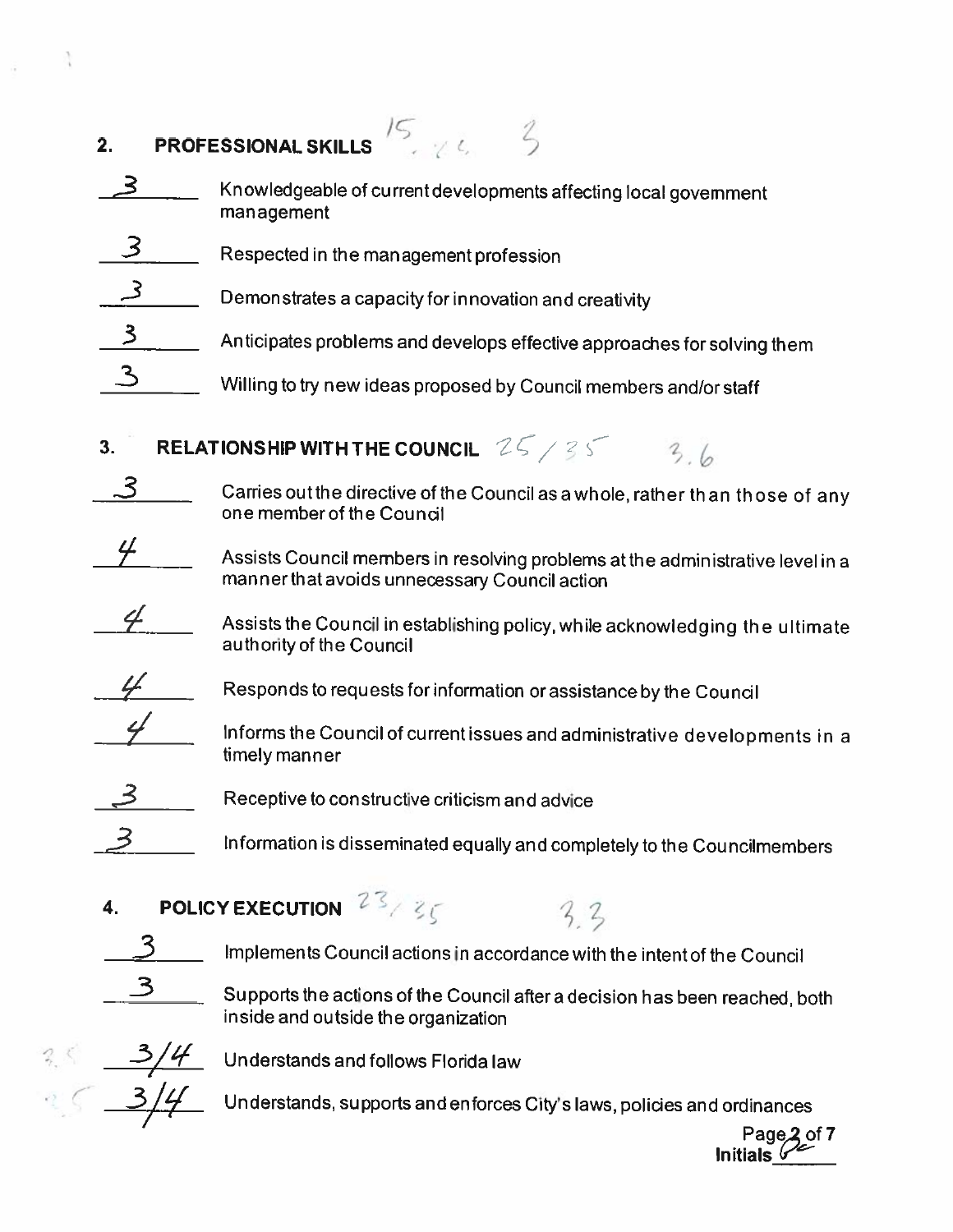



 $\mathbf S$  Reviews City policies and procedures periodically to improve their effectiveness



Offers workable alternatives to the Council for changes in law or policy when an existing policy is impracticai

5. REPORTING  $\frac{12}{36}$ 

Provides the Council with reports concerning matters of importance to the City

 $36$ 

 $\mathbf{3}_{\text{max}}$  Reports produced by the City Manager are accurate, comprehensive, concise and written to their intended audience



Reports are generally produced through the City Manager's own initiative rather than when requested by the Council





Docu mentation produced by the City Manager's office respects the fact that the affairs of the City are fully open to public scrutiny

# 6. CITIZEN RELATIONS  $197.30$  30 32

- Responsive to concerns from citizens
- Demonstrates dedication to the community, and the citizens and industry served by the City
- Skillful in dealing with the news media and in avoiding partisan political positions
- Has the capacity to listen to others and to recognize their interests, and works wellwith others
- Willing to meet with members of the community to discuss their real concerns
- 3 Gen erally. community partners satisfied with City activities and services

Page,3 of 7 Initials  $/\mathbb{C}$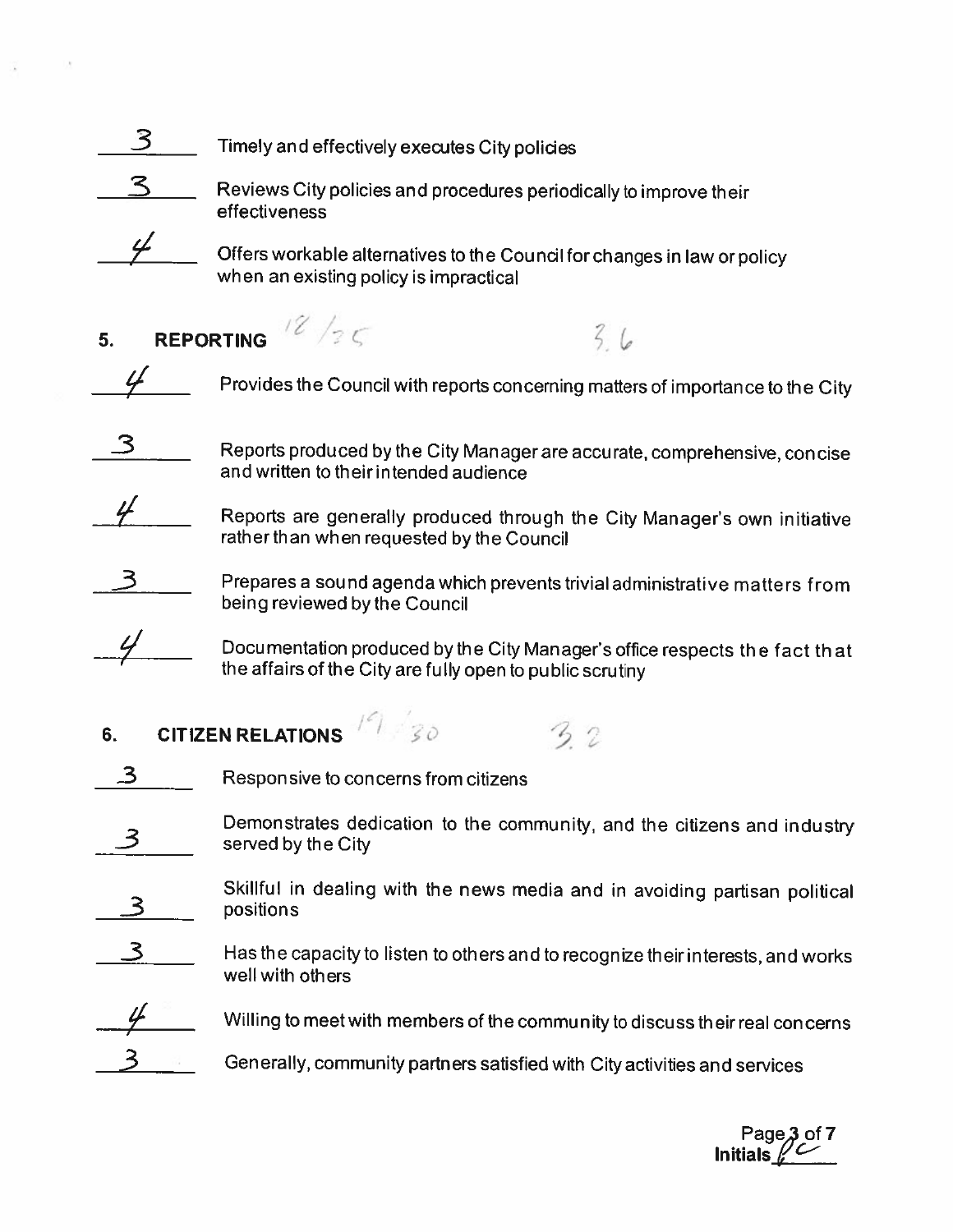## **7.** STAFFING  $\frac{10}{15}$  $33$



Aware of weak or indifferent administrative personnel, and works to improve their performance



Accurately informed and concerned about employee relations

- 8. SUPERVISION  $\frac{27}{25}$ 
	- Encourages department directors to make decisions within their own jurisdictions and divisions without the City Manager's approval, yet maintains general control of operations

ζ

- Instills confidence and initiative in subordinates and emphasizes supportive rather than restrictive controls for their programs
- Has developed a friendly and informal relationship with the staff and work force as <sup>a</sup> whole, yet maintains the prestige and dignity of the City Manager's office
- $\overline{\mathsf{3}}$ Evaluates personnel periodically, and points outman agement weaknesses and strengths. Manages and evaluates key personnel primarily by setting performance goals and objectives, and then assesses progress toward goals and objectives atleastannually
- The organization's staff works as a team and seeks ways to be innovative and oriented toward effective problem-solving
- Delegates responsibility effectively and provides the right amount of communication to staff during the course of the year
- The City Manager properly controls the organization's operational and functional activities and motivates others to maximum performance

Page4of7 Initials  $\varphi$   $\subset$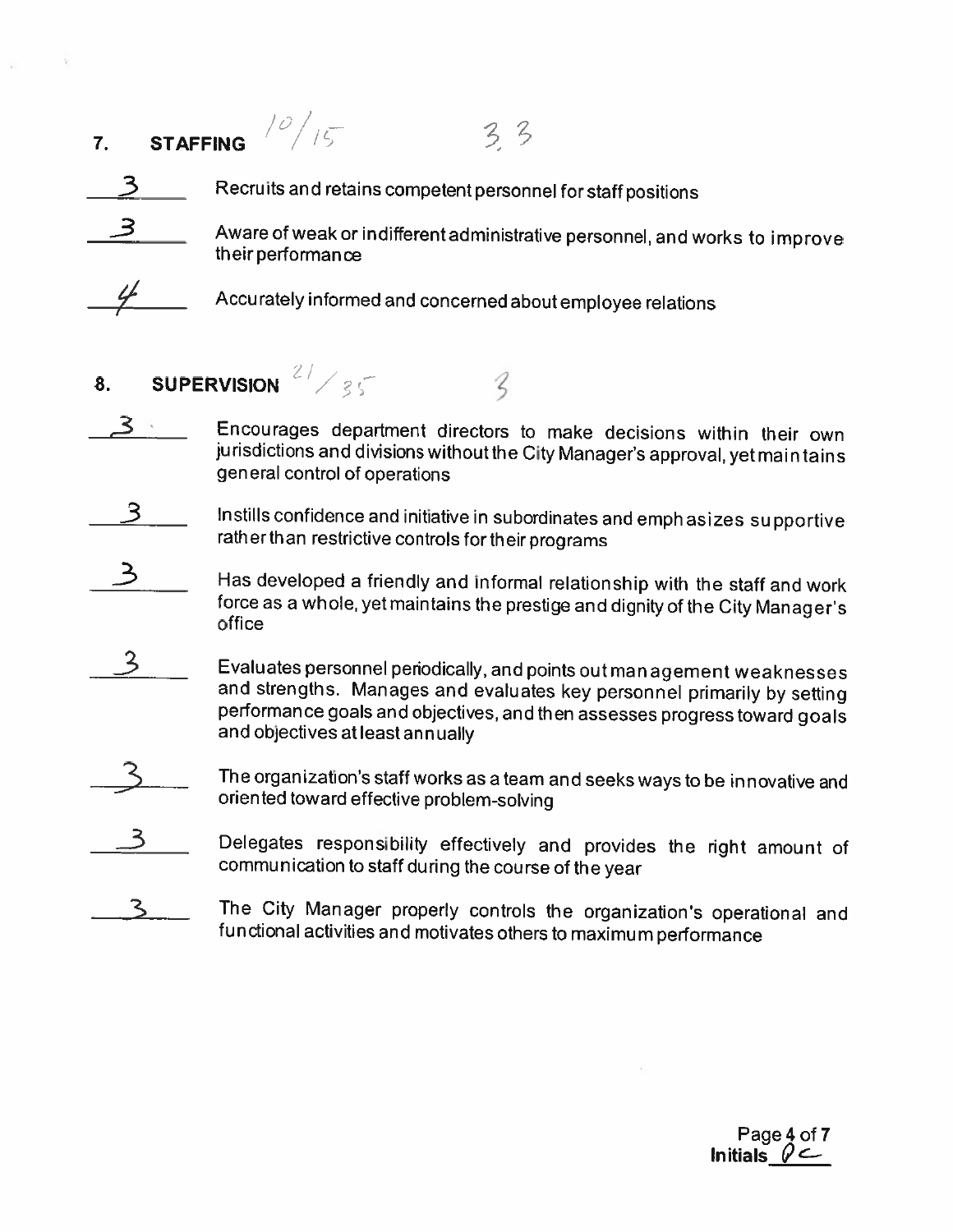| 9 <sub>1</sub> | <b>FISCAL MANAGEMENT</b>                                                                                                            |
|----------------|-------------------------------------------------------------------------------------------------------------------------------------|
|                | Prepares a balanced budget to provide services in the areas and at a level<br>directed by the Council                               |
|                | Makes the best possible use of available funds, conscious of the need to<br>operate the City efficiently and effectively            |
|                | The prepared/recommended budget is in an intelligent and accessible format                                                          |
|                | Possesses awareness of the importance of financial planning and accounting<br>controls                                              |
| 10.            | <b>COMMUNITY</b> 20                                                                                                                 |
|                | Difficult issues facing the City are addressed in a practical way, and adequate<br>steps are taken to avoid unnecessary controversy |

 $1.5 - 1.1$ 

Recognizes areas of common or aligned interests with neighboring jurisdictions and entities and cooperates effectively with them to promote those interests

3 The City Manager helps the Council address future needs and develops adequate plans anticipating long term trends

Cooperates with other local governments, state and federal government

Cooperates with other governmental units in the region such as the County and Tourist Development Council/Convention and Visitor's Bureau.

## **NARRATIVE EVALUATION**

What would you identify as the City Manager's strengths, expressed in terms of the  $11.$ principal results achieved during the evaluation period?

provided bodoship to council department heads our hos that has not been grosset since my  $a \times c$ رڪ the city. I apprecible accountability and Standards he holds the descritment heads to and himself.

Page 5 of 7 Initials  $\varnothing$  -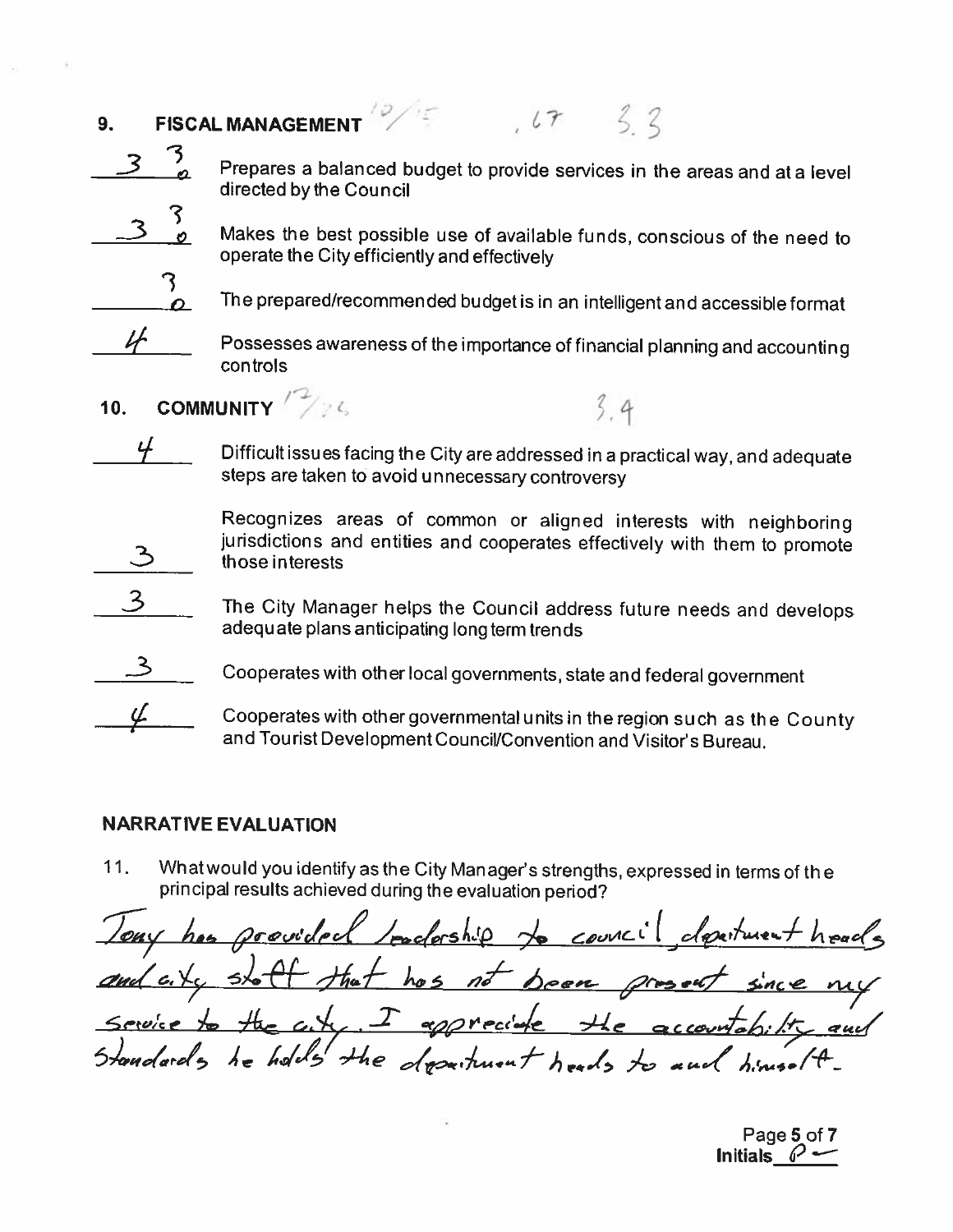$12.$ What performance areas would you identify as needing improvement? Why? What constructive, positive suggestions can you offer the City Manager to enhance performance?

I am setisfied with his current garlowance, but I think Tony merel to understand better the order in which we live and the history of the council<br>Joiking to change our city to a more family and trially dostitution I feel.<br>as though Tony Access to grap that we cla not have an imital amount I want to comment Tony on his efforts and leadorsplip cluims in this role and I look forward to norting with him for the good

### **SCORING**

 $7/$ Total score from the values assigned to statements in categories  $1 - 10$ :  $\frac{7!}{2!}$  divided by 55 (or the actual # of questions used) =  $\frac{3!}{2!}$  23 Total  $# =$ avq. Of the ten scored groups above, circle the number of the  $(1)$  2 3 4 5 6 7 8 9 10 Strongest category (only circle one number): Of the ten scored groups above, circle the number of the  $1\overline{2}$  3 4 5 6 7  $\overline{3}$  9 10 Weakest category (only circle one number):